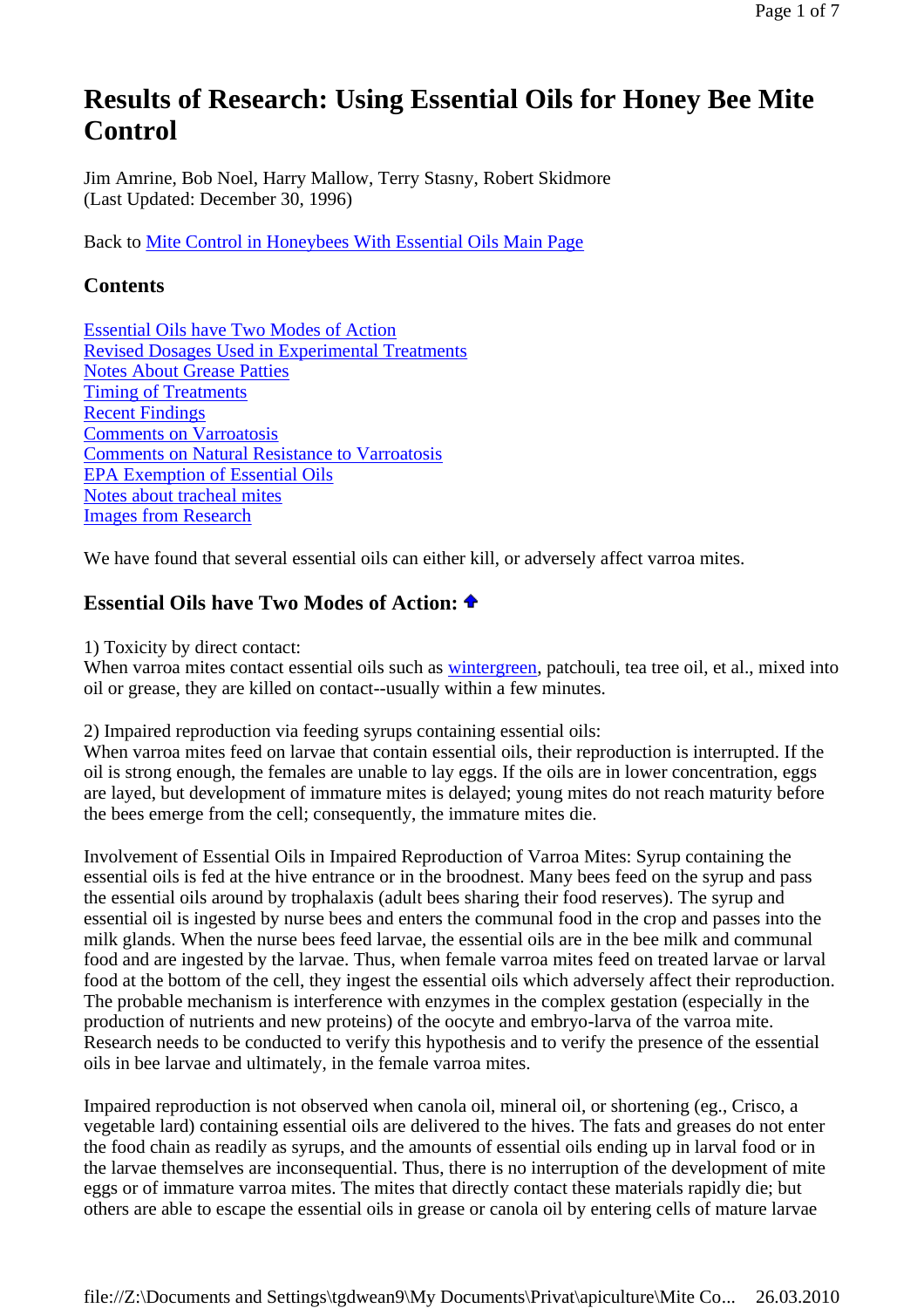that are about to be capped, or by moving onto displaced nurse bees (see below, "Recent Findings") near the top of the colony, where the grease patties and tracking strips are not placed. We found that putting paper towels soaked in canola + essential oils in the tops of colonies from July to September, kills the varroa mites residing on the displaced nurse bees which congregate in the upper supers of large colonies.

Feeding of sugar syrup with essential oils at the entrance, or in the brood nest, places the essential oils into the food chain and prevents oviposition by female mites or retards the development of immature mites in capped larval/pupal cells.

We had several colonies that were treated with tracking strips and grease patties only, and we saw resurgence of varroa mites, especially when bee populations were at their peak, lots of brood was present, and when the bees occupied many supers as well as two brood chambers. However, we also had several colonies that were treated with the tracking strips and grease patties, and were continually fed syrup + essential oils at the entrance; in these colonies very few varroa mites were found. Those few that were found appeared to have come into the colonies on drifting bees.

# **Revised Dosages Used in Experimental Treatments:**

1). Syrup: 25 drops (1 cc) of wintergreen or spearmint is added to one pint of honey (or two cups of sugar (about one pound or 453.6 grams)) in a quart jar (0.95 liter); hot water is added to fill the jar. We found that more of the essential oil goes into solution in honey than in sugar syrup; there may be a natural emulsifier in honey that helps essential oils to stay in solution. When making sugar syrup, we found that we must add the oil to the granulated sugar then add the very warm water (not too hot or else the oils will evaporate). We feed the bees as much syrup as they will take; Bob uses 1/2 gallon jars on his entrance feeders. We have had good results with wintergreen, spearmint, rosemary and peppermint oils. We plan to conduct experiments this fall and winter combining the essential oils with fumadil in syrup to see if the treatments are compatible. See diagram below for making entrance cleats to eliminate robbing.

Problem: oils mix poorly with water; we have had some reports of a few bees being killed when they feed on the last dregs of the syrup, above which lie pools of undissolved, pure oil;--they become completely wetted by the remaining oil. We are looking for a food based emulsifier which will allow all of the 1 cc or more of essential oil to go into solution in the syrup without harming the bees.

2). Grease patties: are made with four cups of granulated sugar, two cups of shortening (lard of vegetable origin--used for making pastries and frying fish and chips, etc., eg., Crisco) and one of the following: 21 cc of wintergreen oil, 21 cc of tea tree oil or 21 cc of patchouli oil; or 11.5 cc of each of any two oils (eg., wintergreen + tea tree). (This rate is  $1/4$  oz. (=7.4 cc) of essential oils per pound of sugar and grease). The components are thoroughly mixed (wear gloves or use a mixer or large spoon, as wintergreen oil in such concentrations may be toxic; patchouli oil and tea tree oil are not toxic through the skin). The mixture is then made up into 4 ounce patties (like a small, 3.5" hamburger); each patty is then divided and placed on top of each brood box (about one half pound or 8 ozs. of grease patties per hive; one batch treats 5.8 hives). We plan to make patties this fall and winter that also contain teramycin (TM25 or TM50) to determine whether medications can be combined for both mites and foul brood.

3). Tracking strips: are made by cutting sheets or pieces of 1/8 in. plexiglass into strips 3" wide by 14" long (7.5 cm by 35.5 cm ), and used as a base for holding a treated slurry containing essential oil. The slurry is made as follows: 17.5 ozs. (2 and 1/5 cups) of canola oil (synonym for rapeseed oil) are mixed with 6.5 ozs. (slightly more than 4/5 cup) of melted beeswax (ratio is 4:1.5), stirred and set on a hot plate. To this liquid we add 24 cc's of wintergreen oil (or 24 cc's of tea tree oil or patchouli oil or 12 cc's of any two oils ). We stir the liquid well and pour it into three 8 oz. plastic cups. When cooled, the slurry has a shoe-polish or salve-like consistency. Then, 2 to 3 teaspoons of the slurry are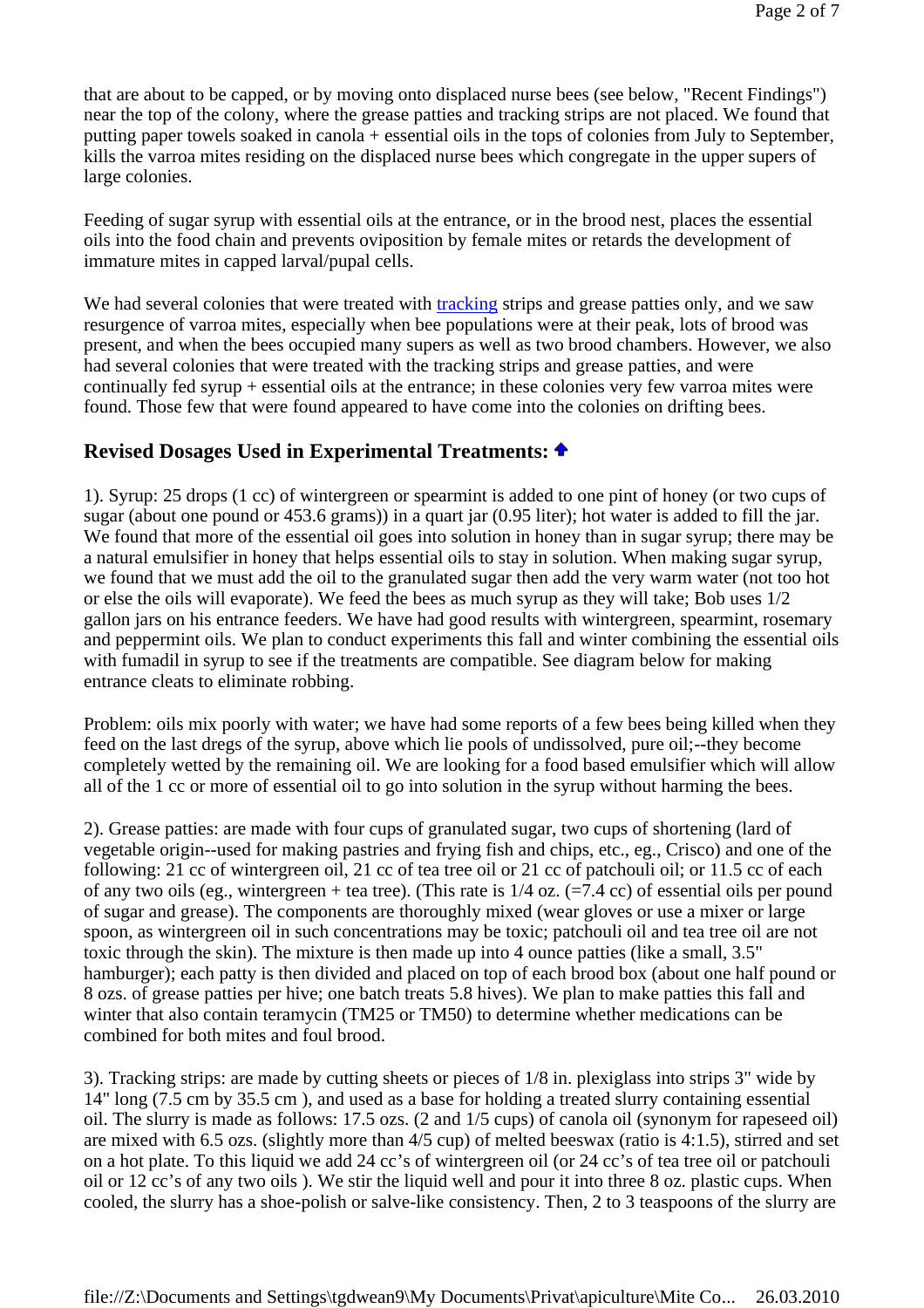applied to the tracking strip which is placed lengthwise just inside the front entrance of each colony. The bees must track through this slurry when they enter or exit the hive; they then attempt to clean off the slurry and get it onto each other. When the slurry contacts varroa mites, it kills them. Treatments are repeated after 5 days or so: the old slurry, dead mites and dead, deformed bees are scraped off and new slurry added. The tracking strips also serve as small mite sampling strips: if varroa mites are present, dead mites (the number reflecting the size of the population on adult bees) can be found on the strips about 24 to 48 hours after treatment. The number of dead mites on the strips is significantly greater than what it would be due to natural mite mortality. Plexiglass is used for tracking strips because it has a very smooth finish allowing an even coverage and it is too hard for the bees to chew up or remove; masonite or other similar material could be used just as well.

4). Paper inserts at top of hive: For control of varroa mite on displaced nurse bees (see comments above), we use 5.5 cc's of wintergreen per cup of canola oil; we put this solution into a honey bear (used as a squeeze bottle) and apply several lines of wintergreen oil mixture in both directions on a paper towel so that the towel is saturated; the towel is then placed under the inner cover or in the upper supers where displaced nurse bees congregate. The bees chew it up and remove it in a week or so. These are replaced as needed to treat the varroa mites trying to avoid the other treatments. Be careful! Do not get the oil-wintergreen mixture directly onto the queen.

#### **Notes About Grease Patties:**

1) a recent author stated that grease patties had no adverse effect on tracheal mites when administered to his colonies; the paper stated that the patties were purchased commercially. Be certain that the grease patties you make or buy contain plenty of grease or vegetable oil. It is the free oil or grease that appears to suffocate tracheal mites and probably also, varroa mites. We believe that this physical suffocating function is enhanced or synergized by the essential oils.

2). Several beekeepers have stated that they have used powdered or confectioner's sugar in place of granular sugar, or even replaced sugar with honey; some have also added canola oil to the patties to make them softer and easier to apply with an ice cream scoop. The bees take these softer patties more rapidly; and, if made with honey, the essential oils may enter into the food chain of the bee larvae and thus impair development of the varroa mites. We plan to try to examine this question in next year's research.

Conversion Factors: (go to the attached file called "measures")

About Essential Oils: (go to the attached files, "oils" and "chemical")

Safety in Using Essential Oils: (go the the attached file, "safety")

Varroa Mite Assessment: You can place a detector board on the bottom of the hive in combination with patties and a tracking strip to obtain a count of varroa mites within 24 to 48 hours. In our tests the essential oils killed more mites than Apistan.

We make detector boards by making light wooden frames, a little smaller that the bottom board area, by stapling thin wooden molding strips at their corners to 1/8 inch hardware cloth (wire screen); we then cut "freezer paper" (available in grocery stores in the U.S.; it has large size, is fairly thick, white and durable) to size, spray one side with "PAM" (a non-stick spray for frying pans), and then staple it to the wooden strips on the side opposite the hardware cloth. These can be assembled in a few minutes at a cost of \$2 U.S. or less. Many bee supply houses provide them at a fairly expensive price.

#### **Timing of Treatments:**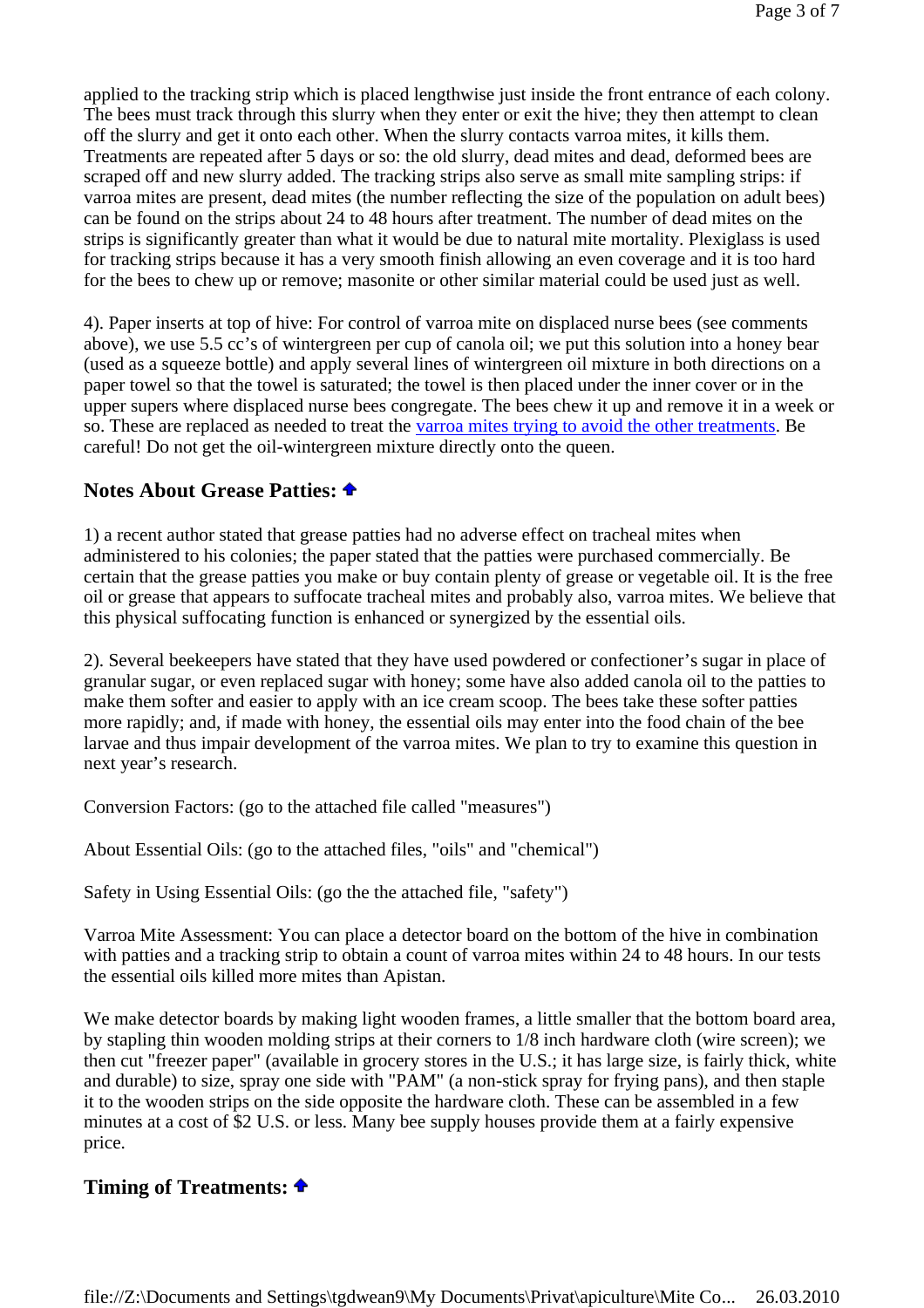We have found that colonies, heavily infested with varroa mites in August, September and October, probably can not be saved. The treatments with grease patties and tracking strips will kill mites, but it is too late in the season to allow rearing of new, uninfested brood which would enhance survival of the colony. But, more importantly, even if all varroa mites are killed after heavy infestation, the bees may still die from the acute bee paralysis virus, Kashmir virus or other viruses transmitted earlier by the varroa mites.

However, strong, healthy colonies--free of mites in early September, but later overwhelmed by an influx of lost bees and mites from dying feral colonies or from untreated neighboring colonies--can be protected and saved by using the grease patties + essential oils throughout the fall and winter. Since little or no brood will be available as shelters, the contact of the grease and essential oils will kill virtually all of the mites--before they are able to transmit the viruses.

We recommend: 1) That grease patties + essential oils (and other medicaments as desired) be kept on the hives throughout the winter. 2) That grease patties and essential oils be kept on hives throughout the rest of the year (be sure no other medicaments are used). 3) When temperatures are warm enough to allow flight, that colonies be treated with syrups containing essential oils delivered to the brood area (e.g., boardman feeders with 1/2 gallon jars). 4) When temperatures are warm enough to allow flight, that tracking strips be used to administer essential oils to the bees, especially during honey flows.

# **Recent Findings:**

In colonies treated with tracking strips at the entrance and grease patties over the brood chambers, the varroa mites were able to escape treatment. Displaced nurse bees, which gather under the inner cover, were used as a hiding place by the mites. We treated this group of bees and mites by putting a piece of paper towel, treated with canola oil and winter-green, just under the inner cover. Very few mites were found on these bees after treatment.

The tracking strips and grease patties are lethal to exposed mites (those on adult bees or walking over frames), but the mites can escape these treatments by going into brood cells about to be capped. There were very few mites on adults in treated colonies, but the mites were reproducing at normal levels in drone cells and worker brood cells (especially in August and September). The few remaining drone cells had lots of mites in them (13 Sep 96). We concluded that the essential oils in tracking strips and grease patties do not enter the food chain sufficiently to impair mite development.

The colonies that were fed syrup with essential oils, in addition to using tracking strips and grease patties, were virtually free of varroa mites, without using Apistan.

Robbing can be greatly reduced by making an entrance cleat that surrounds the boardman feeder and provides an entrance at the other end of the cleat:

bee entry

feeder

# Diagram of a feeder cleat made to fit in the entrance of a hive to prevent robbing--dimensions will vary.

Diagram of a wooden cleat made to fit in the entrance of a hive--dimensions will vary.

Large colonies with many supers and lots of space made mite control more difficult: the treatments were too diluted by the volume of space and number of dispersed bees. Therefore, we recommend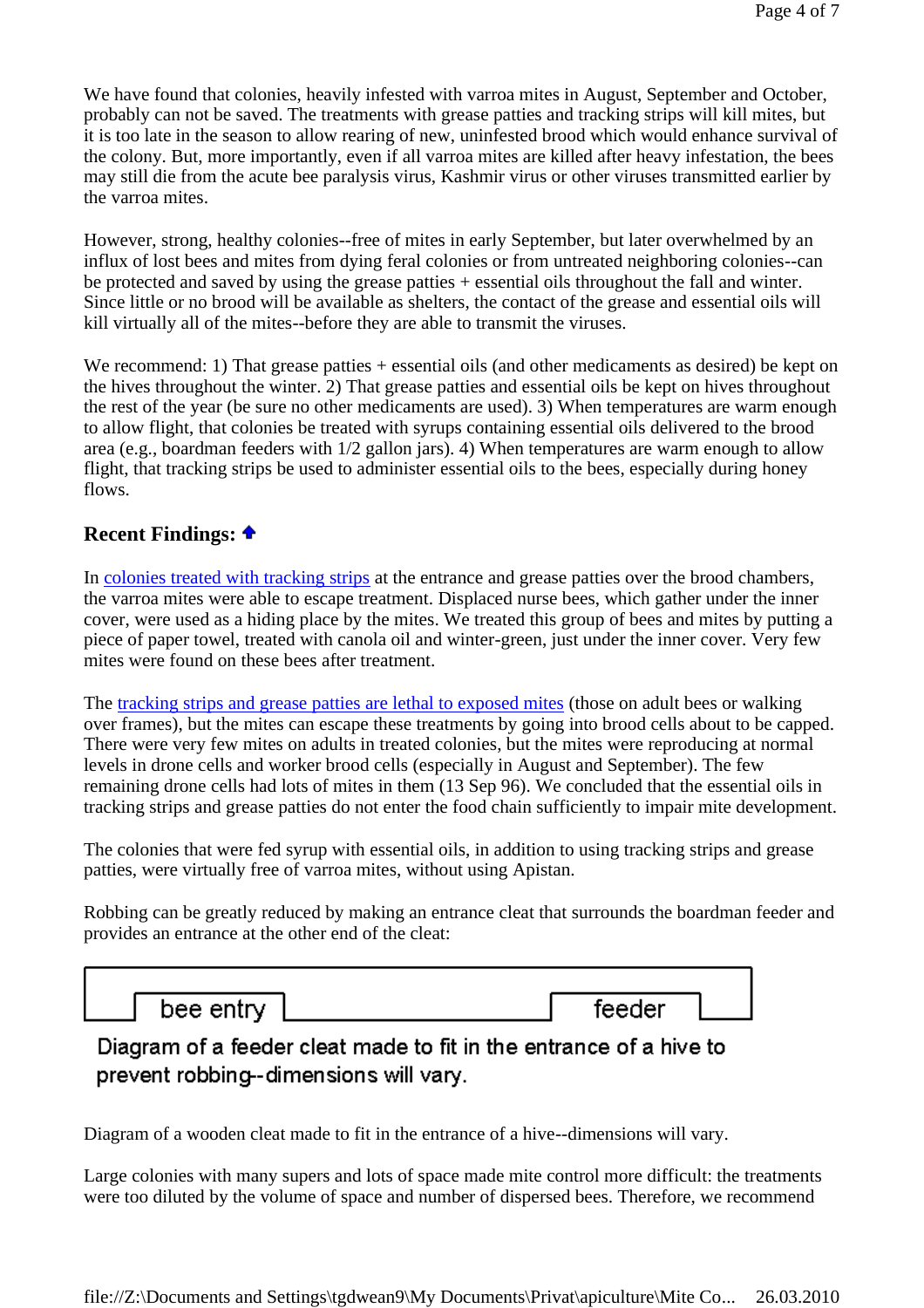that beekeepers remove honey supers as soon as possible and reduce colonies to 1 or 2 brood chambers, at most.

In some of our colonies, grease patties containing spearmint oil were propolized; but not those patties made with wintergreen, tea tree or patchouli oils.

We believe that during the late fall and early winter the varroa mite is very susceptible to control by essential oils due to the formation of a cluster and to the lack of brood. By treating hives with the grease patties (and tracking strips and syrups if weather is warm enough) containing wintergreen, tea tree and/or patchouli oils, and making sure the treatments are near the cluster, then the varroa mites will have no place to hide and all can be killed. (No brood cells will be available as shelters.)

Queens: A potential problem may be that queens on mating flights may have their pheromone masked or may become somewhat disoriented by essential oils. We recommend that the essential oil treatments be removed from the hives when queen rearing and mating is taking place. Care must be taken to avoid getting canola with essential oil directly onto the queen.

Drones: We found that large numbers of drone cells provide protection to the varroa mites and are definitely the source of most breeding varroa mites. Consequently, we recommend that the amount of available drone cells be kept to a minimum; be sure to remove and replace old comb containing lots of irregular drone cells. (See the literature for techniques using periodic drone removal to reduce varroa mites).

#### **Comments on Varroatosis:**

There are two forms of varroatosis (infestation of bee colonies by the varroa mite):

1) **Epidemic Varroatosis**: This form of varroatosis occurs when the disease spreads uncontrolled through feral colonies, and/or through untreated apiaries in a large area. In this form of the disease, "rapid development" of varroa mites is seen accompanied by the complex of ailments known as PMS (parasitic mite syndrome) or bee PMS (see papers by Shimanuki and Hung), followed by sudden collapse and death of colonies. What is happening? Dying feral colonies, or dying apiaries, send forth lost bees that are carrying large numbers of varroa mites. [Or, robber bees may be picking up large numbers of mites from dying feral colonies.] Thus a "queenright" colony is suddenly invaded by large numbers of phoretic, parasitic mites. Under "normal" conditions, the mites in a colony do not produce huge numbers in just one or two months; sudden increases in mite numbers are the result of mass influx of bees and mites deserting dying colonies. At the same time, the mites, coming from many diverse colonies, have acquired many different pathogens: agents of sac brood, chalk brood, acute bee paralysis virus, kashmir virus, Egypt (deformed wing) virus, chronic bee paralysis, etc. The sudden appearance and spread of these pathogens in a colony produces the syndrome called PMS. The colony becomes very weak and unable to fend off common pests such as wax moth, yellow jackets, etc., and the colony rapidly dwindles and then dies. Epidemic varroatosis was spread into various centers throughout the U.S. by migratory beekeepers, who were not aware of the degree of mite infestations nor of the various pathogens being transmitted. This epidemic varroatosis has thus spread throughout the U.S. in a series of expanding circles in nearly every state; the disease reached Bob Noel's colonies in summer 1995, when he began his research with essential oils. The most dramatic results of effective research will be evident when applied to colonies suffering from epidemic varroatosis.

2) **Chronic Varroatosis**: Once the epidemic has passed (as shown by the loss of all feral colonies and the loss of all colonies in apiaries that were not treated), the varroatosis will take its "normal" chronic form: much slower rate of development of mite populations in hives, which if left untreated, will eventually succumb in 3 or 4 seasons. Also, very few of the other virus diseases will be seen, which produced the PMS symptoms described above. Treatments using Apistan, formic acid, etc.,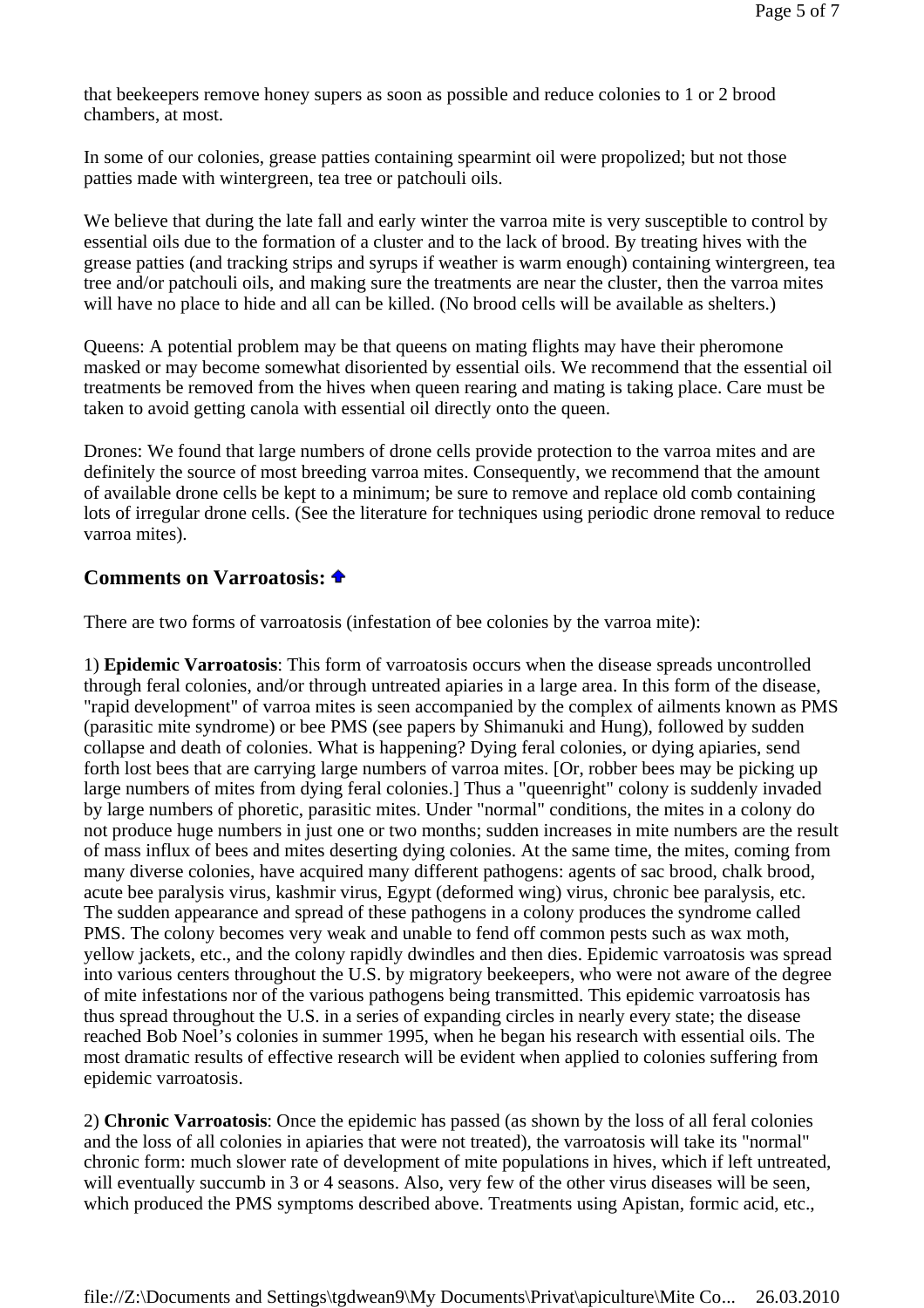will prevent the mites from overwhelming colonies. Thus, here in the U.S., beekeepers will enter the phase that the Europeans have been experiencing for the past several years. This milder form of varroatosis causes some beekeepers to erroneously believe that varroatosis is not such a severe pest of honey bees, and that the terrible scourge that decimated bee colonies must have been due to other causes. Despite its less severe expression, chronic varroatosis is an insidious disease capable of the eventual demise of all European Honey Bee Colonies.

#### **Comments on Natural Resistance to Varroatosis:**

There are many papers in the literature that remark on "bee resistance" to varroa mites, or on regions and countries where the varroa mite, although present, is not a problem. We believe that in many of these cases that essential oils in nectars (and/or pollens?) collected in and around the colonies had a suppressive effect on varroa mite reproduction. None of the papers considered the possibility that a component of the bees' diet (from nectar or pollen) or from propolis may have adversely affected the development of the varroa mites. A series of appropriate experiments in Brazil, et al. locations where this was observed, would be able to determine if this indeed is what causes the large numbers of "sterile" or non-reproducing varroa mites found in these colonies.

A recent report of varroa mites on *Apis cerana* in Papua New Guinea mentions that none have been found in nearby colonies of *Apis mellifera*, suggesting that these colonies may have resistance to the varroa mites. However, we believe that the "jump" made by *Varroa jacobsoni* from *Apis cerana* (its original, natural host) to *Apis mellifera* may be a comparatively rare event. Maybe such a jump occurs only once or twice per decade: perhaps our current varroa mite problem comes to us from a jump that occurred in Japan last century. This possibility could be experimentally investigated by performing a series of transfer experiments--especially one where varroa mites from varroa-infested *Apis mellifera* are transferred to these supposedly resistant colonies in an experimental setting (e.g., on some small Island distant from Papua New Guinea). Similar experiments should be conducted in Japan and in China where *A. cerana* and *A. mellifera* are artificially sympatric.

The possibility of European Honey Bees in the U. S. developing hygienic behavior to remove mites has been mentioned in several papers. We believe that the evidence suggests there apparently are no populations that exhibit this behavior. Our conclusion is based on the fact that virtually all feral bees have been destroyed by the varroa mite. If there had been hygienic behavioral types present, they would be evident by now. We also believe that the Eastern U. S. had considerable diversity among the formerly immense feral bee populations. For decades beekeepers bought different kinds of bees originally derived from many parts of Europe and Central Asia (eg., Italians, Dark Germans, Carniolans, Caucasian, and many types of hybrids such as Starlines, Midnights, Buckfast, et al.)--and from these colonies, swarms have issued all through the eastern U. S. and produced the feral colonies that were abundant until varroa mite arrived. We believe that the enormous diversity of these feral colonies throughout the U.S. would have contained the genes for hygienic behavior, if such genes were available. But since virtually all feral bees are now gone, it is apparent that even this extensive diversity was not sufficient to provide any meaningful resistance to the varroa mite. However, we need to be alert for the possibility that somewhere, in some corner of the formerly vast feral populations, one such resistant hygienic colony or population managed to survive.

# **EPA Exemption of Essential Oils:**

We learned recently that EPA has exempted certain active ingredients from the requirements of FIFRA (Federal Insecticide, Fungicide and Rodenticide Act) including some essential oils; this information can be found in the Federal Register, Vol. 61, No. 45:8876-8879, Weds., Mar. 6, 1996 ("Exemption of certain pesticide substances"); materials listed include cinnamon oil, citronella oil, lemongrass oil, mint and mint oil [eg., Patchouli oil], peppermint oil, etc. EPA further stated that the inert substances in Fed. Reg. Vol. 61, No. 45 can be added to the active ingredients listed in Fed. Reg. Vol. 59, No. 187:49400-49401, Weds., Sep 28, 1994 ("Inert ingredients in Pesticide Products"),